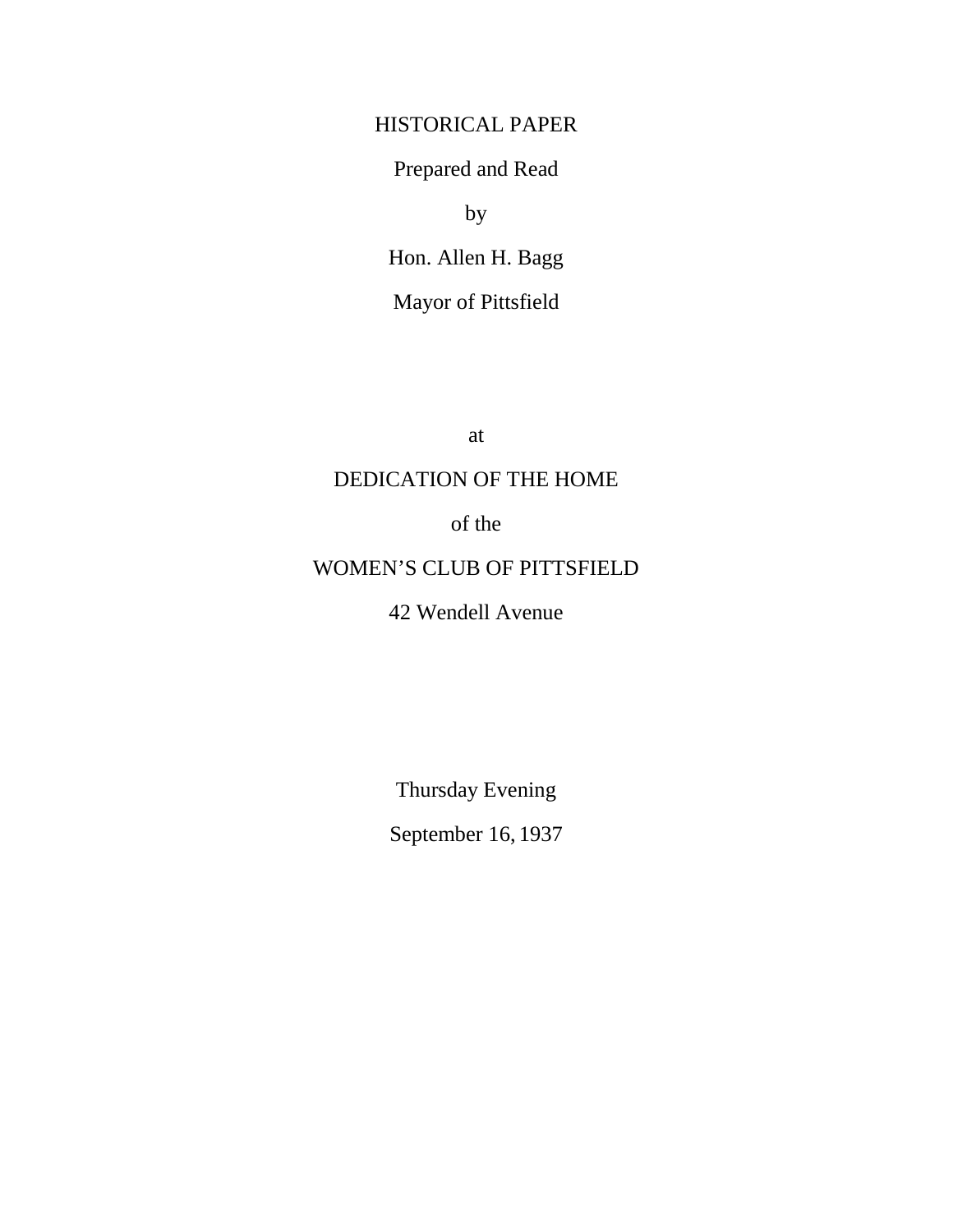To the Officers and Members of the WOMEN'S CLUB of Pittsfield, and to MR. SIMON ENGLAND, I bring to you the Greetings and Best Wishes of the City of PITTSFIELD, and congratulations upon this happy occasion—the dedication of a permanent home for your most helpful organization.

I appreciate the honor of your officers and committee have shown me by asking me to bring to the members of the Women's Club a short story of this property, which, through the generosity of Mr. Simon England, one of Pittsfield's honored and most beloved citizens, is to become the permanent home of your fine organization.

It would be an easy matter to simply mention cold facts and dates—for I might say:

"This house was built in such a year—owned by such a person—sold on a given date, and here we are September 16, 1937—celebrating."

That might be a story all right, that could be used, but I am quite sure that it would be neither fair nor right. I am, therefore, going to ask you to bear with me for just a few moments while I go back into history—in fact, I want to take you back to a date before the erection of this building and give you some facts about the early history of Pittsfield that will tie into the history of this building something of its surroundings at the time of its completion.

I have always heard—and the records prove it to be true—that this house was built in the years 1864 and 1865. This will permit me to go back at least seventy-two years to these dates, and I ask you to bear with me while I attempt to bring you a word picture of what we would have seen in the year 1865, had we been walking through our beautiful little Park and around Park Square. I want to tell you something about the people, and the buildings, that were neighbors to this one we are dedicating this evening as the new home of your Club.

It is just possible that there may be a few citizens still living who can remember when the land on which this building stands was vacant—but the greater share of those who lived at that time have passed on. Since 1865 was two years before I came around, I, personally, cannot remember back that far, but I can well remember many of the buildings that were a part of early

**<sup>1</sup> |**History of Pittsfield, a paper presented by Hon. Allen H. Bagg at the Dedication of the Women's Club of Pittsfield, September 16, 1937. Typed manuscript in collections of Berkshire County Historical Society.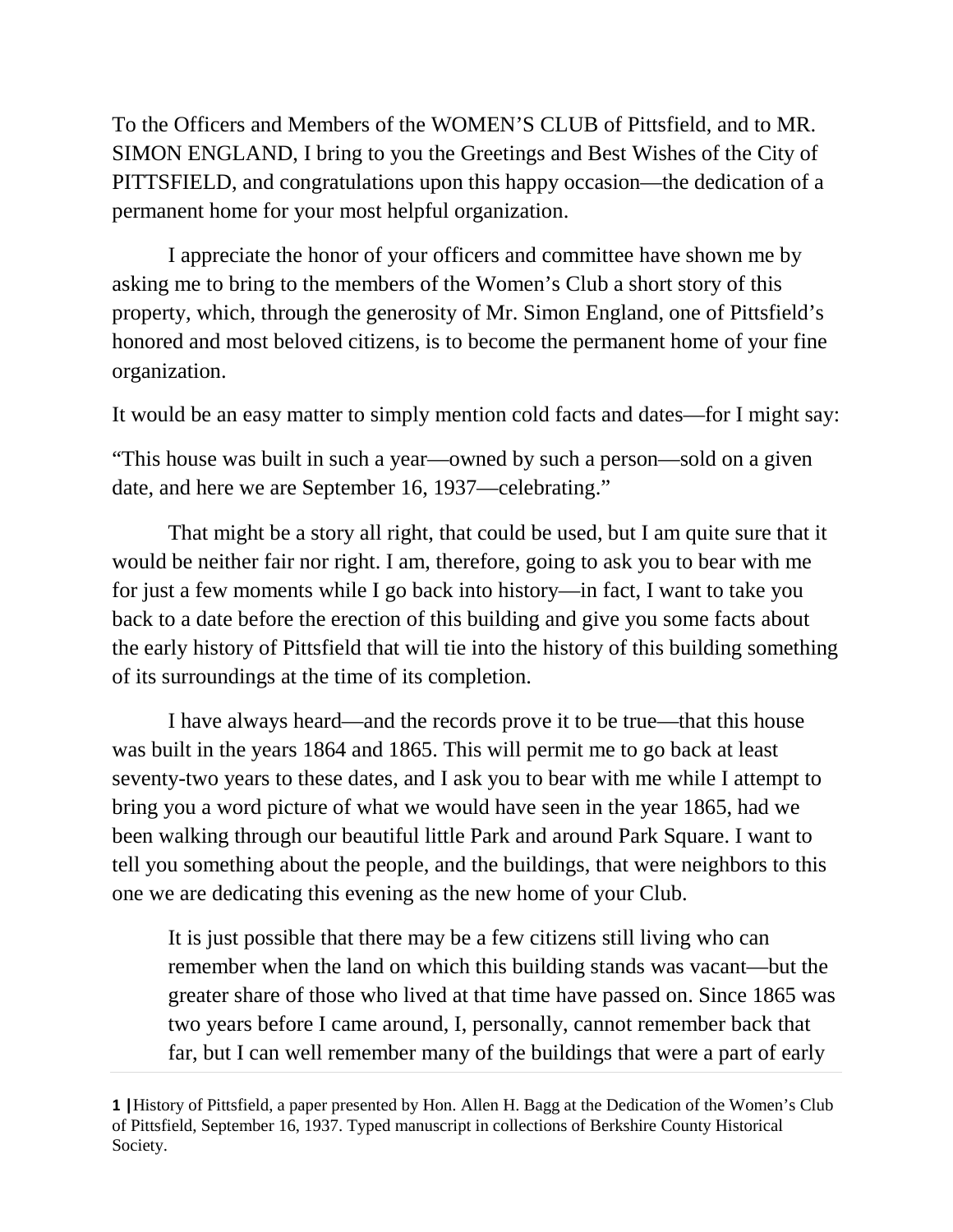Pittsfield—many of which have made way for progress and are gone, while some are still standing, tho amid much different surroundings.

In order that I may bring to you a true picture, with correct historical facts not only about this building, but about Pittsfield—I have spent some time among city and town records, and studying such plans as I could find. Then I walked around Bank Row—South Street—and Park Square; then to the Court House lot and tried to visualize how it all looked in 1864 and 1865.

Then I went to the Park—walked around the Soldier's monument—then went to the length of the Park—that delightful open space which, in part, was made possible through the generosity of that noble couple—Mr. and Mrs. John Chandler Williams.

It is not my intention to wander around too much, or to go too far back into history, but since I have been asked to prepare a paper that can be kept as part of your Club records—I am sure that I will be forgiven if I try to write a comprehensive story worthy to be placed in the archives of your Club, in order that you may have it to refer to in future years.

We are interested in Wendell Avenue, which in 1865 was a narrow way and known as Williams Avenue, so named without doubt, for John Chandler Williams who owned the property where the Court House now stands. Town records show that Williams Avenue (sometimes called Williams Street) was not accepted as a town way until 1871. The name proved to be confusing because of the town having a Williams Street in the south part, but it was not until 1878, according to the old town records, that the name was changed to Wendell Avenue, the records describing it as extending from East Street to East Housatonic Street, and having a width of sixty feet.

What we know as the PEACE PARTY HOUSE, on the corner of East Street and Wendell Avenue, stood in 1865 on the present Court House grounds.

After years of dispute over the question of removal of the Court House from Lenox, it was finally decided in 1868 to make the change on condition that Pittsfield furnish a suitable site for a building, and furnish accommodations

**<sup>2</sup> |**History of Pittsfield, a paper presented by Hon. Allen H. Bagg at the Dedication of the Women's Club of Pittsfield, September 16, 1937. Typed manuscript in collections of Berkshire County Historical Society.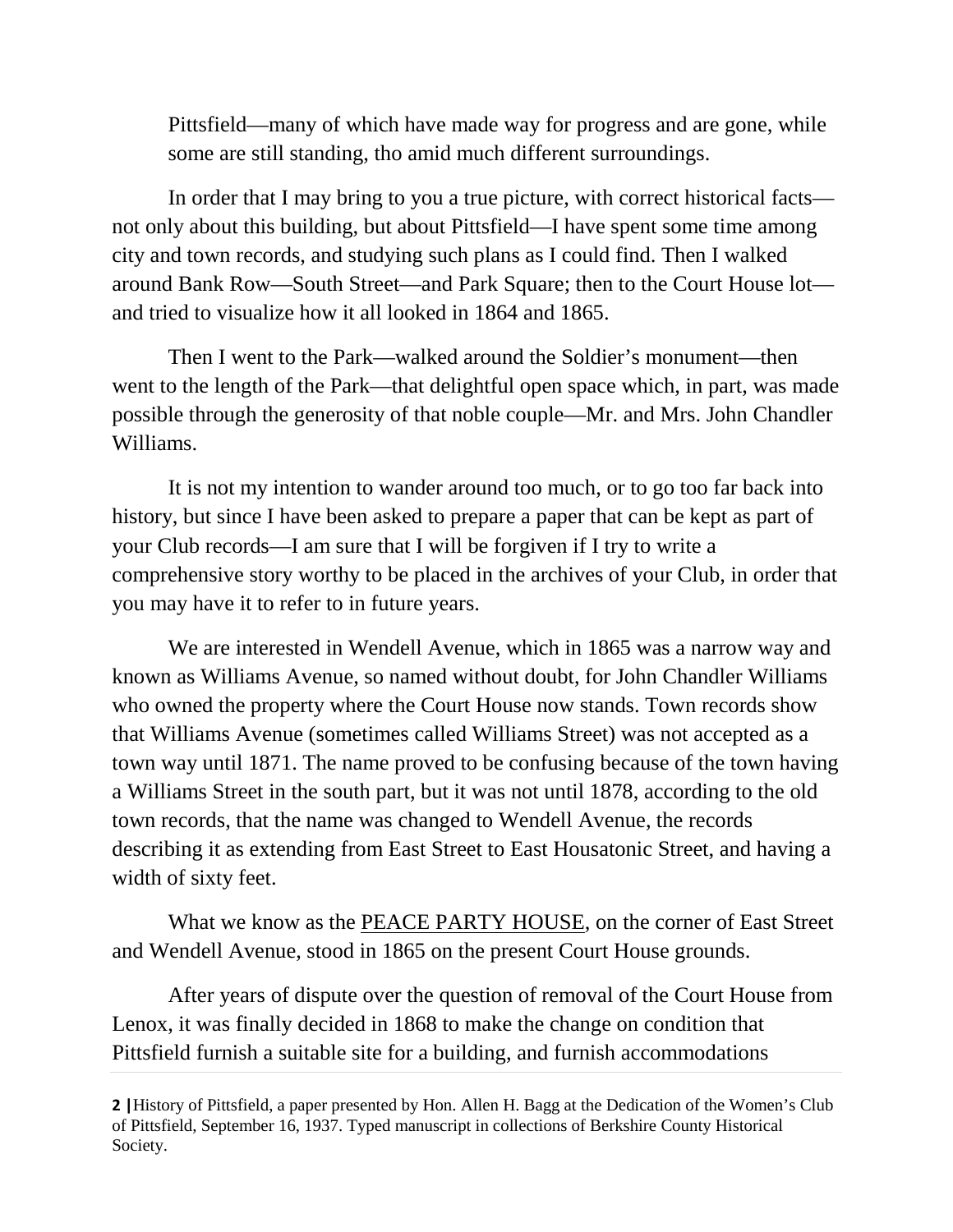compiled with these conditions. The John Chandler Williams property was purchased at a cost of \$35,000; the building erected and dedicated in 1871—and at that time it was said to be one of the finest court buildings in the Commonwealth of Massachusetts.

In passing, it might be of interest to state that the Williams, or PEACE PARTY HOUSE, which is one of the oldest (if not the oldest) house in Pittsfield, was erected by Col. James Easton of Revolutionary fame, who intended it as a residence for his son, but owing to pecuniary difficulties it was sold about the close of the Revolution—and before its completion—to Mr. Williams by whom it was finished.

Mr. Williams died in 1831 and Mrs. Williams died December 11, 1834. In order to make room for the Court House, the Williams house was moved to its present location, which was the easterly side of the John Chandler Williams property, and next to what was known as the Capt. John Strong property.

In later years, the Williams house became the home of Hon. And Mrs. Edward A. Newton. Mr. Newton first came to town on a visit in 1815, and married a daughter of John Chandler Williams, returning to Pittsfield in 1825 to make it his permanent home. His father-in-law, Mr. Williams, having died about this time, he purchased the interest of the other heirs in the Williams homestead, and continued to reside there until his death.

Mr. Newton identified himself closely with all the interest of the town, and was foremost to advocate the grading and care of the Park, as we have it today, and better protection of the "OLD ELM." Mr. Newton's first wife died in France in 1835, and in July, 1837, he married Miss Susan C. Tyng of Boston. Mr. Newton died August 18, 1862.

An interesting fact is recorded in Smith's History, which says that the first carpet covering a whole floor was laid in the parlor of the John Chandler Williams house, and was plain brown and green ingrain. After doing duty on the parlor floor for a time, it was for years afterward used on the floor of the choir loft in St. Stephen's Church.

**<sup>3</sup> |**History of Pittsfield, a paper presented by Hon. Allen H. Bagg at the Dedication of the Women's Club of Pittsfield, September 16, 1937. Typed manuscript in collections of Berkshire County Historical Society.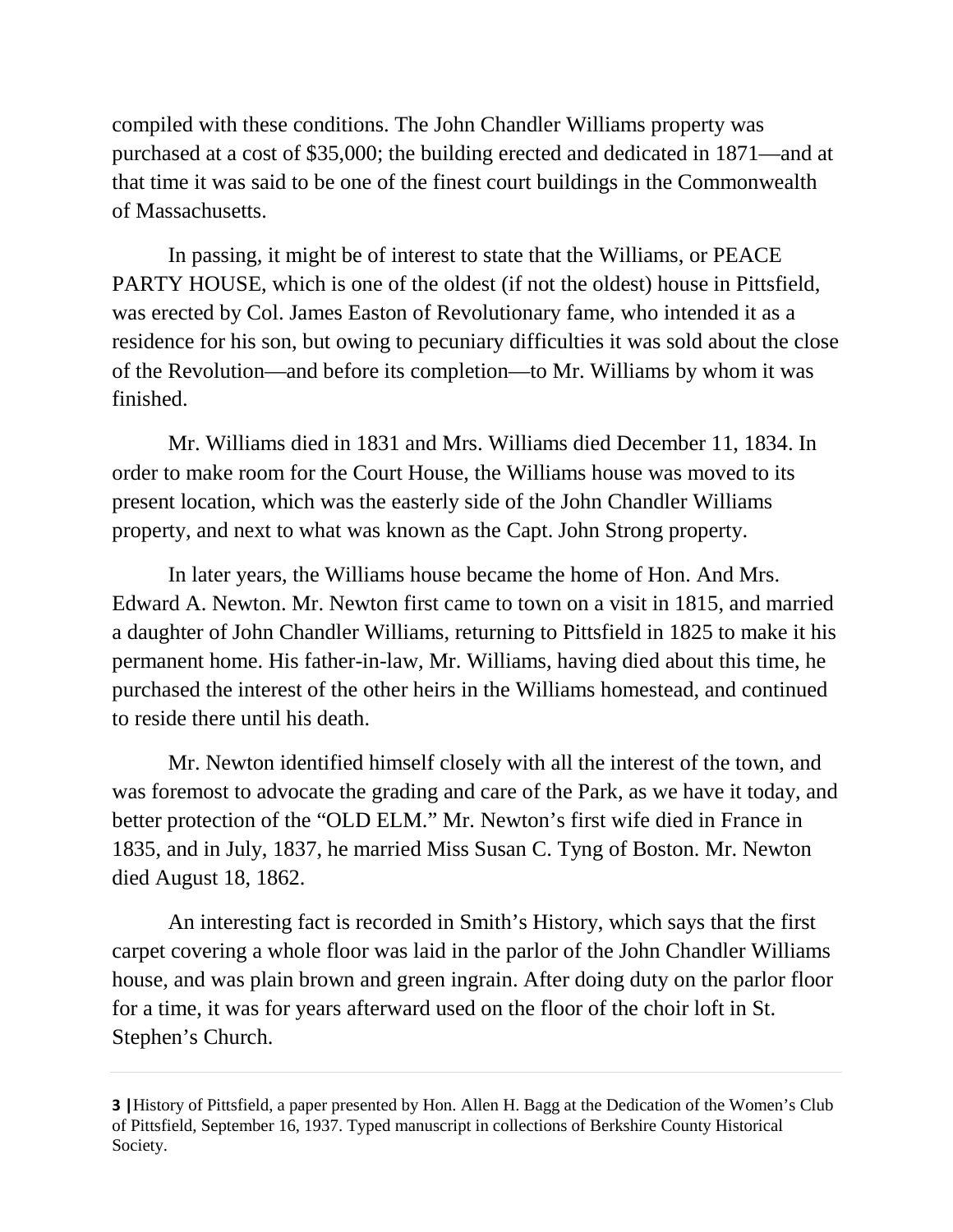Although a little way from the building which we are dedicating this evening, I desire to tell you about a house that was on the site of the present home of Mr. Denis T. Noonan on East Street. Erected by Captain John Strong of Revolutionary fame, it was kept for many years by him, and by his son of the same name, as a tavern. In the year 1800, when it was purchased by Lemuel Pomeroy, it was a two story gambrel roof house very similar in appearance to the John Chandler Williams house which stood next west of it. Mr. Pomeroy substituted a third story for the gambrel roof attic, and his son, Robert Pomeroy, who succeeded him, built a large wing on the southeast corner. Years later, the main house was demolished, but the wing was moved to a lot on lower East Street, at about No. 680, and is still being used as a tenement house.

In addition to the Capt. John Strong property which Mr. Robert Pomeroy owned, he became the owner of other valuable property nearby—and I copy from the Berkshire Hills Monthly of February 1904—

"In 1860 he (Robert Pomeroy) made a shrewd purchase of real estate, having acquired of the Edward A. Newton estate all of its extensive holdings on East Street, but the residence grounds, now St. Stephen's rectory (this means from East Street to the Shipton property.) From the west end of this he sold to the County the present site of the County Court House (\$35,000.000), and through the property to the south laid out Wendell Avenue for the sale of lots, on which he acquired a handsome revenue."

This means that Mr. Pomeroy became the owner of all that portion of the John Chandler Williams—and later the Edward A. Newton—Property southerly from the Court House south line and southerly from the south line of the Edward A. Newton home property. Through this he opened up a sixty foot street, now Wendell Avenue, and that left him with attractive building lots each side of Wendell Avenue. Included in this purchase was the land on which this Club House now stands, and about which we will have something to say later. Now you will understand just why I wished to mention in this story the valuable homestead real estate owned by Mr. Pomeroy on East Street, thus giving me an opportunity to tie

**<sup>4</sup> |**History of Pittsfield, a paper presented by Hon. Allen H. Bagg at the Dedication of the Women's Club of Pittsfield, September 16, 1937. Typed manuscript in collections of Berkshire County Historical Society.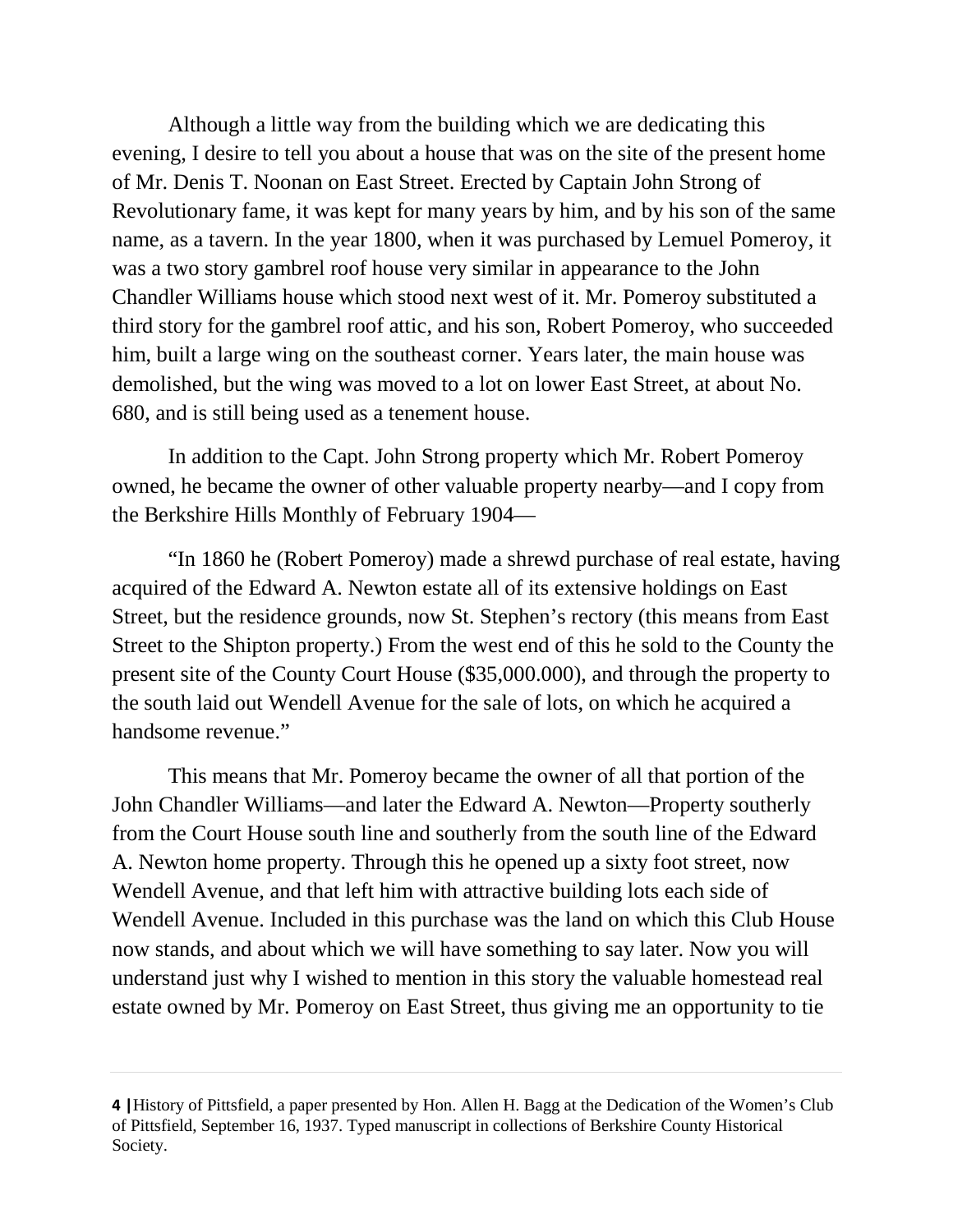it in with the purchase from the Newton estate, which included the land now owned by this Club.

Now I want to call your attention to two houses that are opposite this one on Wendell Avenue.

The WHITE TREE INN was the former home of Col. Walter Cutting, and WENDELL HALL was the home of Gen. William F. Bartlett, that wonderful solider of the Civil War and the father of Mrs. Henry A. Francis and Miss Edith Bartlett of our city. Both Mrs. Cutting and Mrs. Bartlett were daughters of Robert Pomeroy, and these houses were built about 1870 on land that was acquired by Mr. Pomeroy in his purchase of the Newton estate property. The land on which the PEACE PARTY HOUSE now stands was the north-easterly portion of the John Chandler Williams Property, and later when Hon. G. A. Newton's remaining real estate was sold to Mr. Pomeroy, this was reserved as the homestead lot, and remained in the Newton family until the death of Miss Elizabeth Newton, who willed it to St. Stephen's Church.

From the southerly line of the Newton Property, this was south of the present Christian Science Church property, the Pomeroy land extended southerly down the Avenue and included land on which the houses of the late John W. Thomson, Mrs. D. M. Collins, and Judge Burns now stand. This I remember as an open lot where the cows were pastured. I was often a trespasser in this pasture because it was one way in which I could go to the home of my Grandmother, who lived on Pomeroy Avenue.

As a boy, it was always a great temptation to walk the coping of the Court House; jump the pasture fence, chase the cows, and then over the fence to Grandmother's.

Now shall we leave the Court House corner for just a few moments and glance across East Street, remembering that we are looking backward seventy-two years to 1865.

Just east of St. Stephen's Church was the spacious and elegant mansion of the Hon. Thomas Allen, which he started in 1855 and completed in 1858. There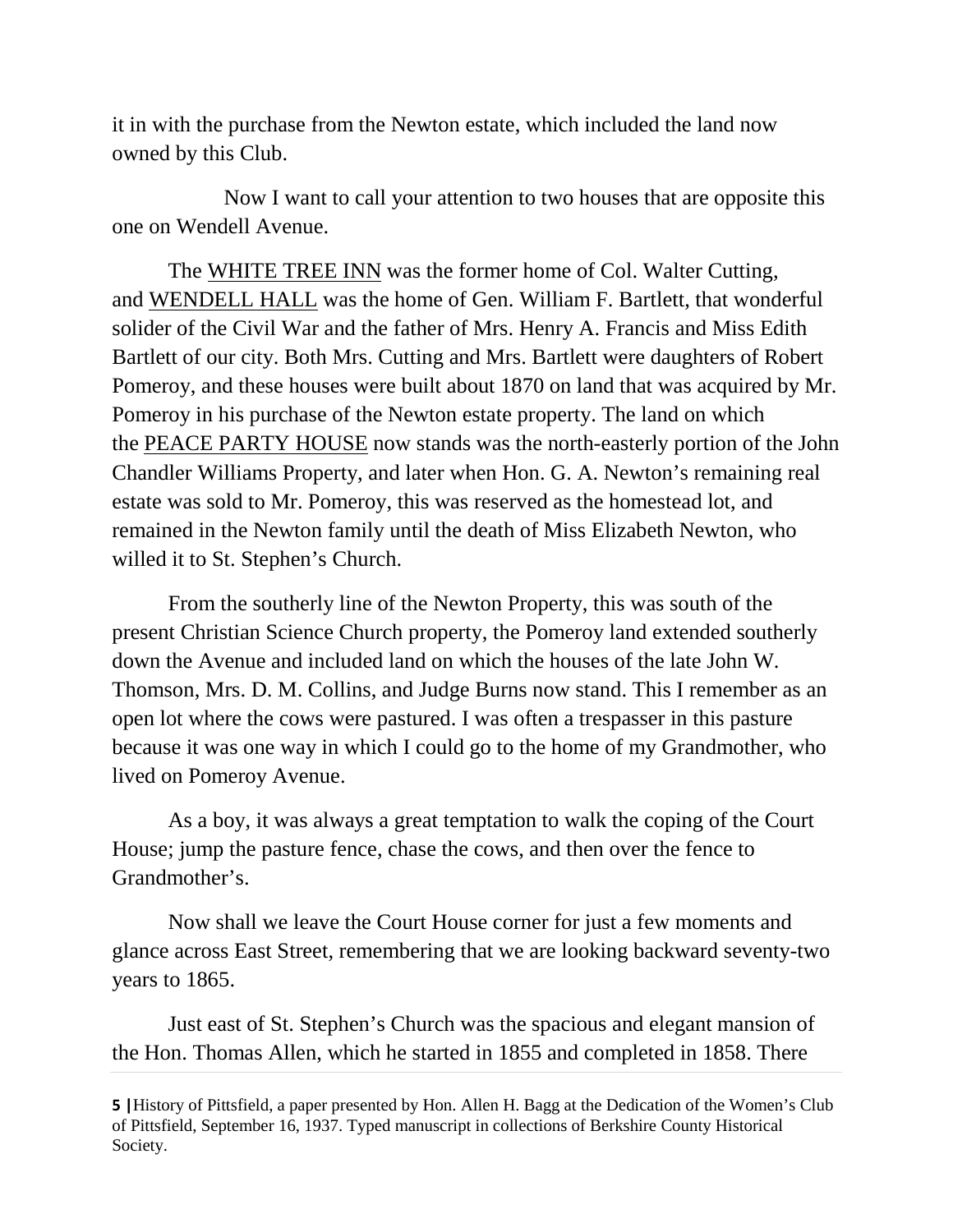may be some here this evening who will remember it, since it was destroyed not a great many years ago.

Then came St Stephen's Church—not the present building, but a modest building consecrated December 7, 1832—built of stone with dimensions of 67 X 43 feet, and with a wooden tower 80 feet high.

In 1851, this was remodeled and enlarged. An addition of thirty feet was made and a stone tower replaced the wooden one. This was the building we would have seen in 1865, and which was replaced by the present church building, the corner stone of which was laid July 11, 1889.

The next west came the Town Hall, built in 1832. While this is the same building we have today, it was not in size as large as the present building, but included just the front portion, with Town Hall on the second floor and Town and lawyers' offices on the first floor.

Then came the present FIRST CONGREGATIONAL CHURCH, the corner stone of which was laid May 28, 1852. The church was dedicated July 6, 1853.

In 1865, the land where the Berkshire County Savings Bank building stands was the site of West's Block, built in 1850, with stores facing Park Square, but later these were changed so that the stores faced North Street.

The present BERKSHIRE COUNTY SAVINGS BANK BUILDING was erected in 1894 and 1895.

But we must hasten on. In 1865, the site of the present BERKSHIRE LIFE INSURANCE COMPANY BUILDING was still occupied by the old Berkshire Hotel, owned and conducted for many years by Williams B. Cooley.

Across West Street, and on the Wendell Hotel corner, was the old Exchange Hotel building, which was afterward changed and made into stores and offices. And just below on South Street, on the southerly line of the present Wendell property, was the building in which the Pittsfield National Bank was located.

**<sup>6</sup> |**History of Pittsfield, a paper presented by Hon. Allen H. Bagg at the Dedication of the Women's Club of Pittsfield, September 16, 1937. Typed manuscript in collections of Berkshire County Historical Society.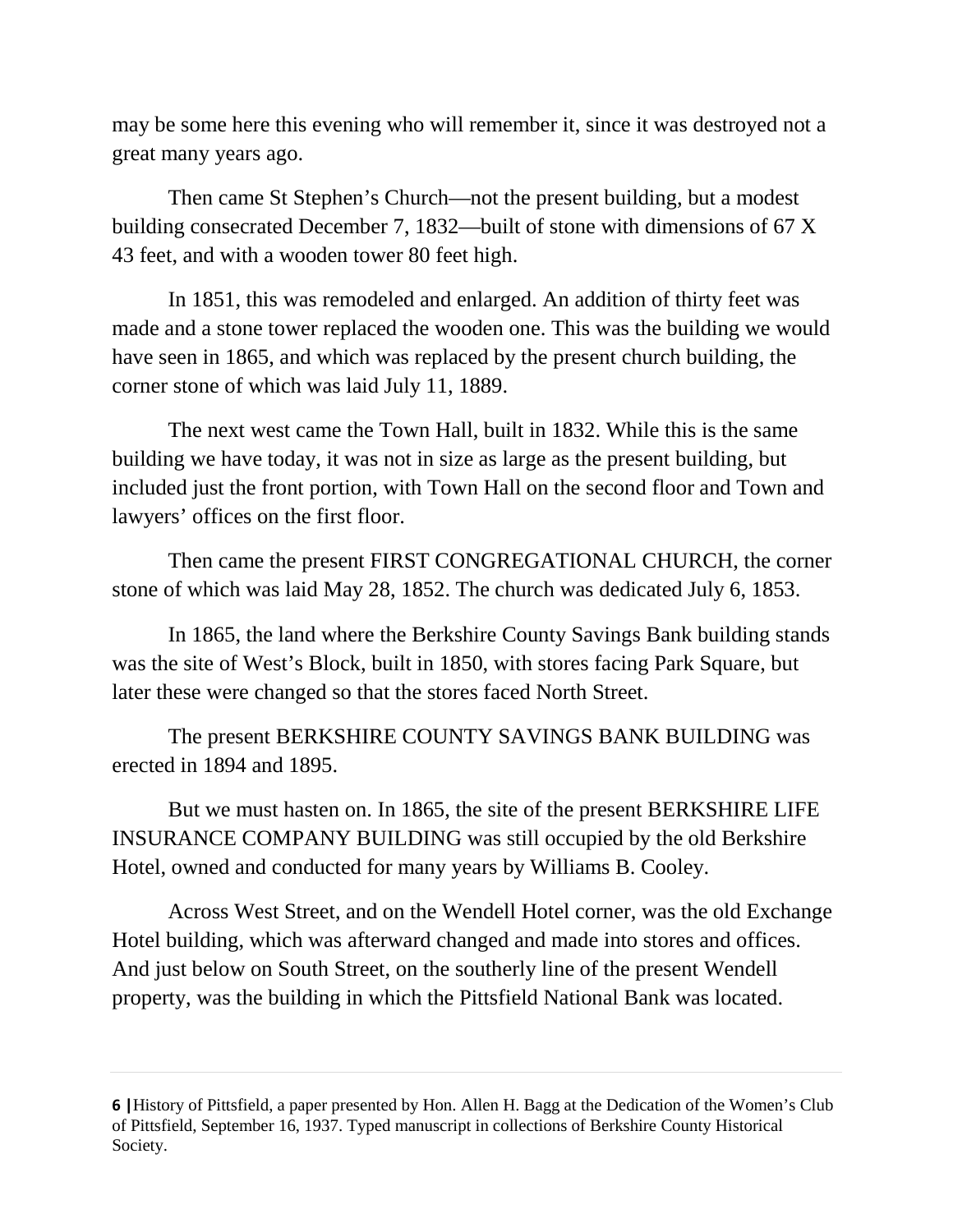Just across the street on the corner of South Street and Bank Row was the Backus Plumbing Store, which is the present Park Building owned by the Pittsfield Coal Gas Company. It has a changed roof, and the small building known as the Dunham Building was added, the Dunham store having been located directly east of the Backus building.

Then came the Martin Block, built in 1850, and in appearance much the same as it is today. This building stands on the former site of the OLD PITTSFIELD COFFEE HOUSE, which had been moved to the corner of South and Broad Streets to make place for the Martin Block.

Then came five buildings—the first one, the present Wood building where Dr. Higley is located—has been changed by adding another story and a flat roof. In 1865, there were four other buildings east of the Wood building, all of which were removed or destroyed in later years to make way for that splendid institution—the Berkshire Athenaeum, which was built in 1871. One of these buildings, occupied by the Agricultural National Bank for thirty-five years, was moved to Franklin Court, off lower East Street, and is still doing duty as a dwelling.

Another one of these buildings was the Warriner store, in which for a while was located the few books known as the Public Library.

A third one was the so-called New Agricultural Bank Building, built on what had been known as the Female Academy lot, and this is where we would have found the Agricultural National Bank in our stroll around the Park in 1865.

Now I have taken you for a trip around the Park and have tried to visualize what we would have seen in 1865, and I am sure that it would hardly be fair to return to the story of this building we are occupying this evening without saying a word about the Park itself.

It will be impossible to give a complete story—for a whole paper could be written about the Park, and mine will be very brief. Let me suggest that, if interested, you find a first volume of Smith's History of Pittsfield and turn to pages 438-439 and 440 and read the story.

**<sup>7</sup> |**History of Pittsfield, a paper presented by Hon. Allen H. Bagg at the Dedication of the Women's Club of Pittsfield, September 16, 1937. Typed manuscript in collections of Berkshire County Historical Society.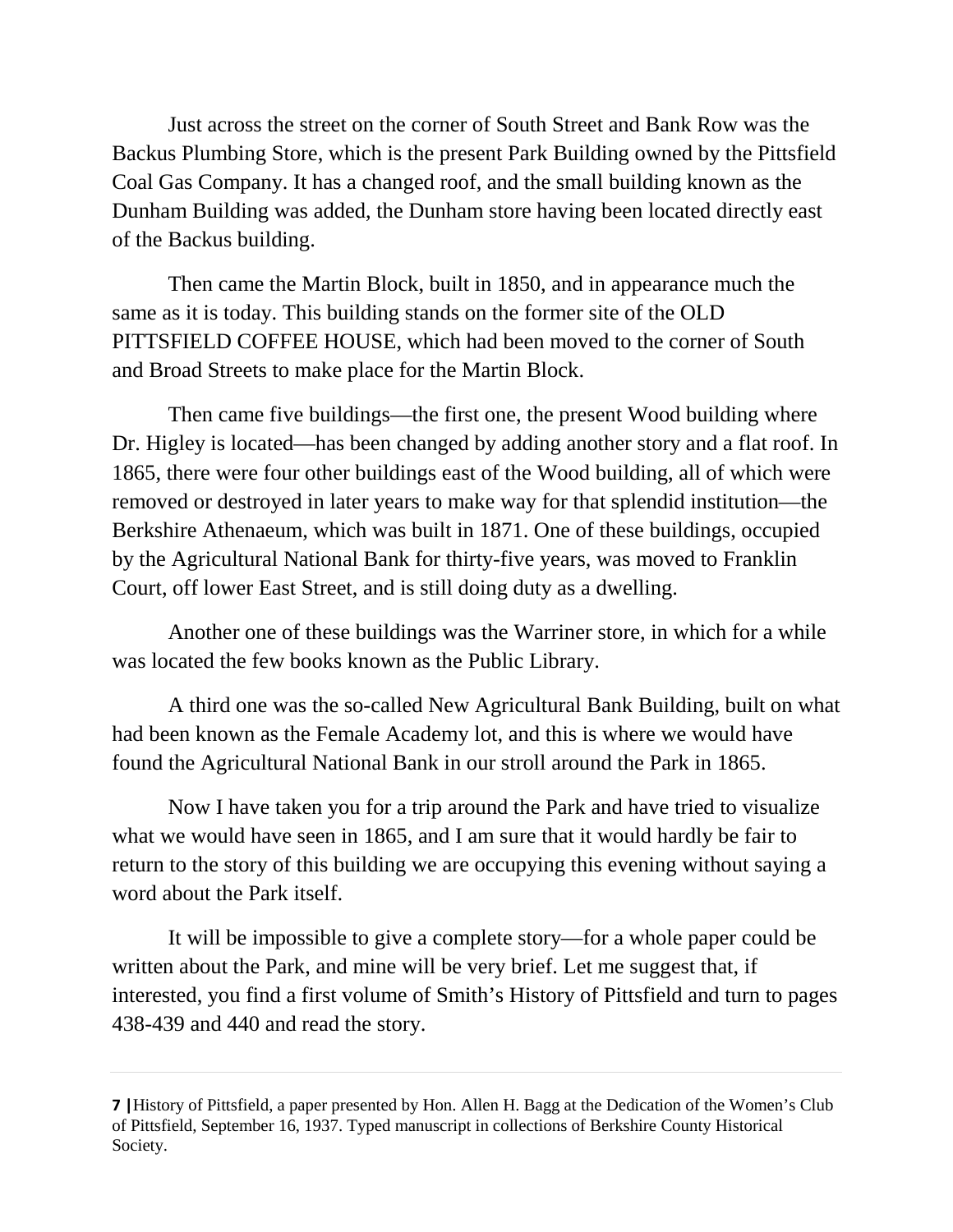The early picture shows the Park space as a simple triangle with the "OLD ELM" standing alone. When it was decided to build the new Bulfinch Church, about 1790, (the one now on the Maplewood grounds) if located as recommended by a Town Committee it would have necessitated destroying the OLD ELM, a beautiful tree—and as Smith says in his History "fairer than any work of man's hand, and which had been spared by the first settlers for its conspicuous beauty."

So intense was the feeling against cutting this "OLD ELM" that when the woodsmen appeared, and after three strokes had already fallen, Mrs. John Chandler Williams threw herself between the tree and the axe and stopped its destruction.

But I have wandered from my original story, and my date of 1865, and gone backward another seventy-five years to 1790. Will you forgive me and allow me to ramble on for a moment more.

With the danger of losing the OLD ELM past, Mr. Williams completed the good work which his wife had begun by proposing to give the town as much of his land south of the Elm as the town would leave space between that space and the meeting house. Smith's History says:

"The offer was accepted and thus Pittsfield acquired the ground for the beautiful little Park, so attractive with its graceful circlet of Elms and its sparkling fountain, and so hallowed by patriotic memories."

So much for early History—and I must come back to 1865.

In 1865 the Old Elm was not standing, although there seems to be some discrepancy in dates about its destruction. On page 633 of Smith's second volume it says that "in 1861 the Old Elm had fallen." This, I believe, is incorrect, as I find in the Pittsfield Sun, recorded in chronological happenings of 1864, that the OLD ELM was cut, I find recorded in the Berkshire Hills magazine for August 1903 and also on the bronze tablet on the sun dial in the center of the Park, the date given in both these records as July 25, 1864.

In 1865, the Soldiers' monument had not been erected, and it was dedicated seven years later—September, 1872.

**<sup>8</sup> |**History of Pittsfield, a paper presented by Hon. Allen H. Bagg at the Dedication of the Women's Club of Pittsfield, September 16, 1937. Typed manuscript in collections of Berkshire County Historical Society.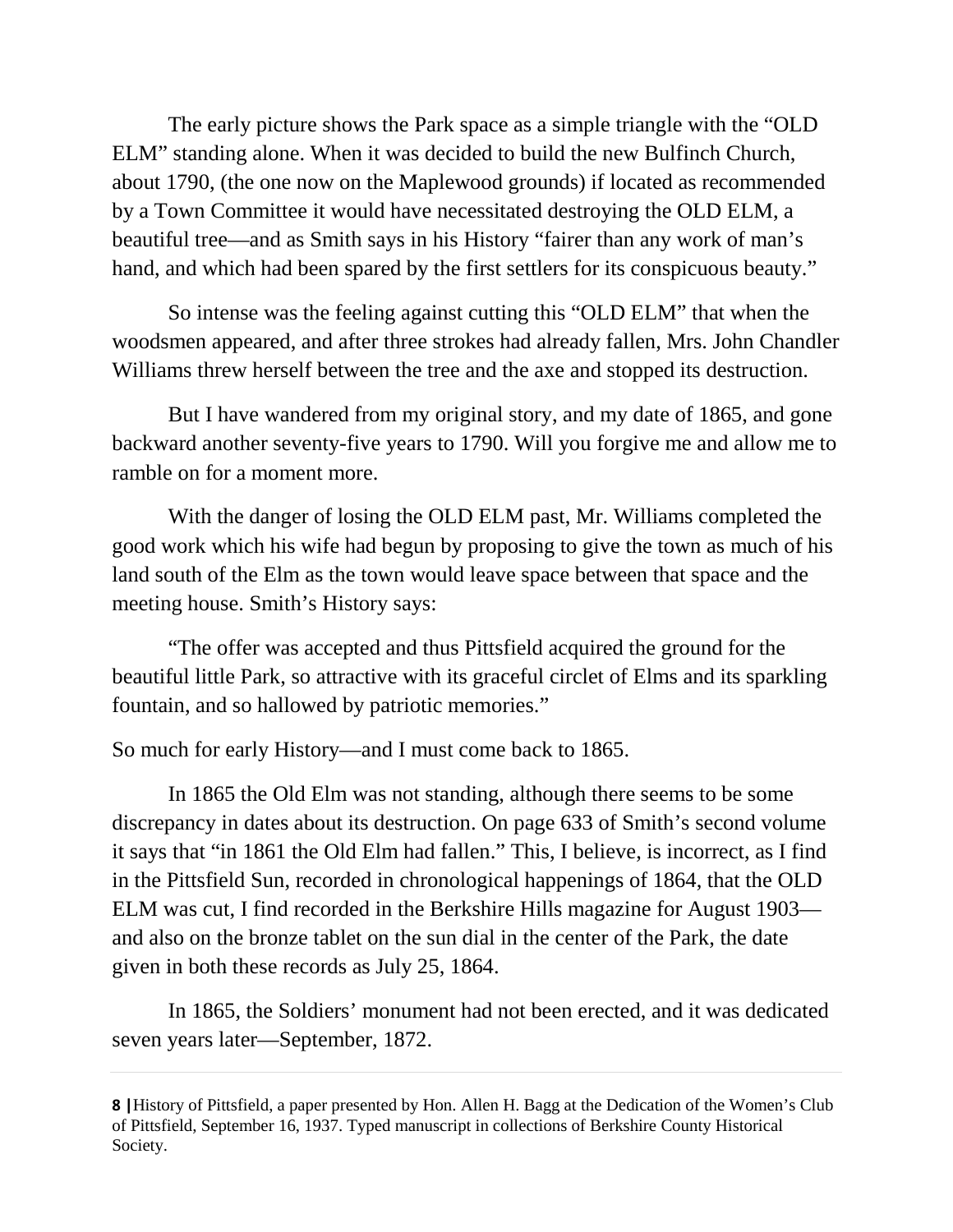With this word picture of what we would have seen in 1865, I must leave the story of Pittsfield's Public Square and return to the building you are dedicating this evening as your Club home.

This property now owned by the Women's Club—and the gift of Mr. England—is 170 feet wide. The land owned by Allen Bagg is about 166 ½ feet wide. Together with a strip ten feet wide of the Stanley Club holdings (formerly the Hinsdale property) these were a part of the Williams-Newton property bought by Robert Pomeroy, whom I referred to a moment ago. Mr. Pomeroy sold it in three parcels:

No. 1 to David Campbell, October 1, 1863. No. 2 to Thomas Colt, October 31, 1863. No. 3 to Thaddeus Clapp, Jr., October 31, 1863.

Later on the other owners sold their land to Mr. Colt, and he became the owner of 346 ½ feet on land on Wendell Avenue.

On this property Mr. Colt built the house we are in this evening. Later a coachman's house and stables were added, but whether by Mr. Colt or some later owner I do not know. But at any rate, this estate became one of the show places of Pittsfield.

Mr. Colt was the son of Ezekiel R. Colt, and was born in Pittsfield, June 28, 1826, and died November 28, 1876. His wife was Catherine M. Cooley, a daughter of William B. Cooley who owned and managed the Berkshire Hotel on the corner of North and West Streets. Mr. Colt was a graduate of Williams College in the class of 1842, and was a leading citizen of his day. In 1856, he purchased an interest in the paper mill in the eastern part of the town on the site of the present Government Mill, and in 1862 he became its sole owner. That part of Pittsfield known as Coltsville was named for Mr. Colt. Mr. Colt died in 1876 and the mill property was purchased by Crane & Company of Dalton, and the building burned in 1892. Another building was at once erected and is now the Government Mill.

**<sup>9</sup> |**History of Pittsfield, a paper presented by Hon. Allen H. Bagg at the Dedication of the Women's Club of Pittsfield, September 16, 1937. Typed manuscript in collections of Berkshire County Historical Society.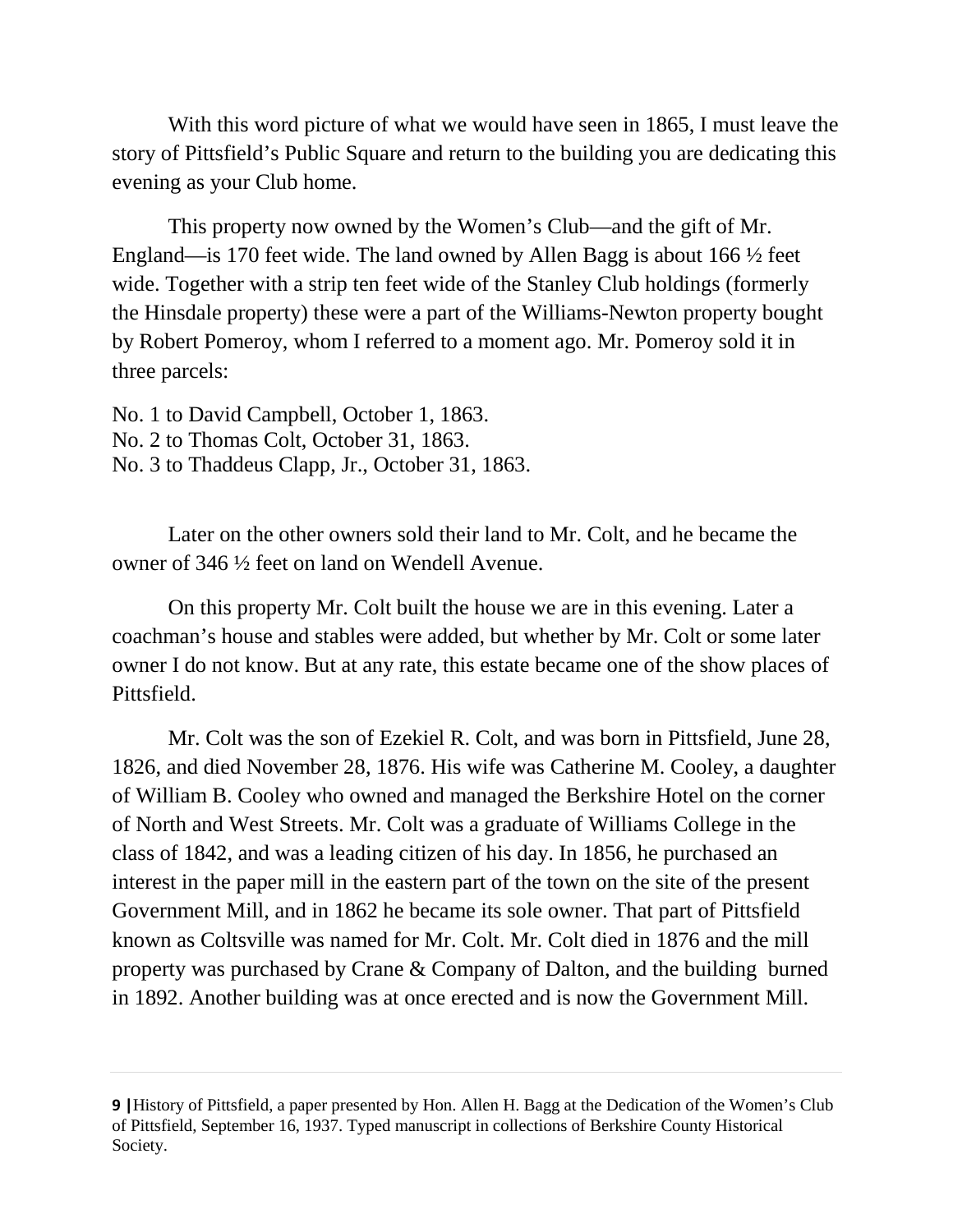Sometime during the years 1863-64-65, Mr. Colt erected this building we are dedicating tonight. Thomas Colt must have been a man of great vision for evidently he had in mind the building of a home that would last for many years, and how well he succeeded will be proven when I tell you that to this day never a crack or a settle has been found in any part of it. He called in the best workmen of the day. Mr. George W. Foote, the father of Attorney Nelson A. Foote, was the mason employed, and the result of his work is a tribute to his sterling character and superior workmanship. In making repairs, I found the foundation walls practically three feet thick almost impossible to penetrate. The walls of this building are as plumb and true as when first built, and joints between the brick are laid in what is called a case-knife joint. Before Mr. Foote died he told me that the brick in all outside walls were laid by one man—(this, of course, would not take in the new wall erected by the new owner in 1915.)

I have tried to find some record of the purchase of this brick, but cannot. However, Mr. Foote told me that they were Philadelphia pressed brick and that they came to New York City on flat cars and then he sent a man there to watch the transportation and to get them to Pittsfield in safety. We have all heard the story whether true or not I cannot tell—that the brick came done up in paper, packed in straw, and cost ten cents each.

There is a story that I have heard a good many times from old residents to the effect that when the last course of brick was laid, Mr. Colt had a great many pennies imbedded in the mortar under the roof plate. Whether true or not I do not know. I only know that in trying to follow out some of Mr. Colt's ideas, I placed a good many pennies on top of the walls when I had charge of building an extension to the south side in 1915, so if you want to find them—look there. These pennies I am sure of, but the others may be only hearsay.

The heavy woodwork construction was in charge of John K. Strong, who was one of Pittsfield's most active builders of that day, and many of our city buildings show the result of his good workmanship.

The roof timbers and the floor joists are extra heavy, and all floors are fireproofed between the joist with cinders and cement or plaster.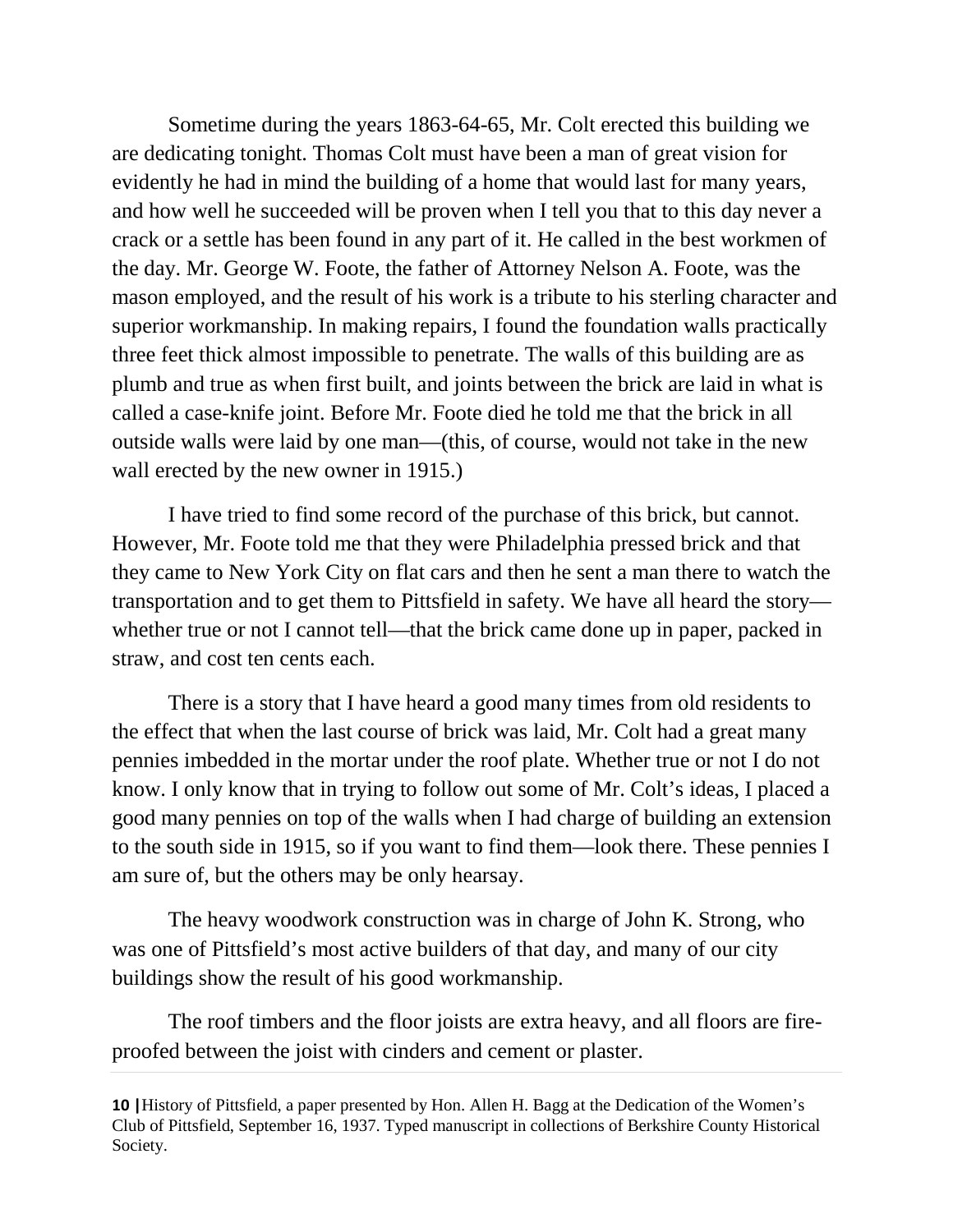The first plumbing was the work of John Feeley, the popular plumber of the day, but this in 1916 was considerably out of date, and was all replaced under the direction of Allen H. Bagg.

The steam was originally by Rice, Robbins & Company, or Robbins & Gamwell, and this, too, was replaced in 1915.

The interior woodwork was in charge of Col. H. H. Richardson, one of the best builders Pittsfield ever had, and the painting and wood finishing by John Holland, who had a store where the Grand Union store is now located at 33 North Street.

I might continue giving many facts about the construction of this building but must not do so.

Under date of February 28, 1874, Mr. Colt sold this property to Alexander C. Joslin, who was a former hotel owner in Cincinnati, Ohio. After the death of Mr. and Mrs. Joslin, who died in France, the property came into the possession of a son, William L. Joslin, and from him was bought by Mrs. Edwin Clapp under date of June 14, 1901.

The high days; the grand days; and the big days of this property were during the earlier portion of the Joslin ownership—twenty seven years—from 1874 to 1901. Mrs. Joslin died March 3 1895, and from that date until sold to Mrs. Clapp the property was closed much of the time, William L. Joslin, the son, living in France, where he died.

One of my boyhood memories was hanging over the beautiful wooden fence which enclosed the property, and longing and wondering if I would have a chance to go inside—(but I won't say how many times I did later when pears and plums were ripe.)

The Joslins were royal entertainers, and on Fourth of July, it was no unusual sight to see a fine display of fireworks, much to the enjoyment of all the boys.

One of my memories as a newsboy of three years, was delivering papers at the Joslin home—for when the house was open, they always had the paper. Being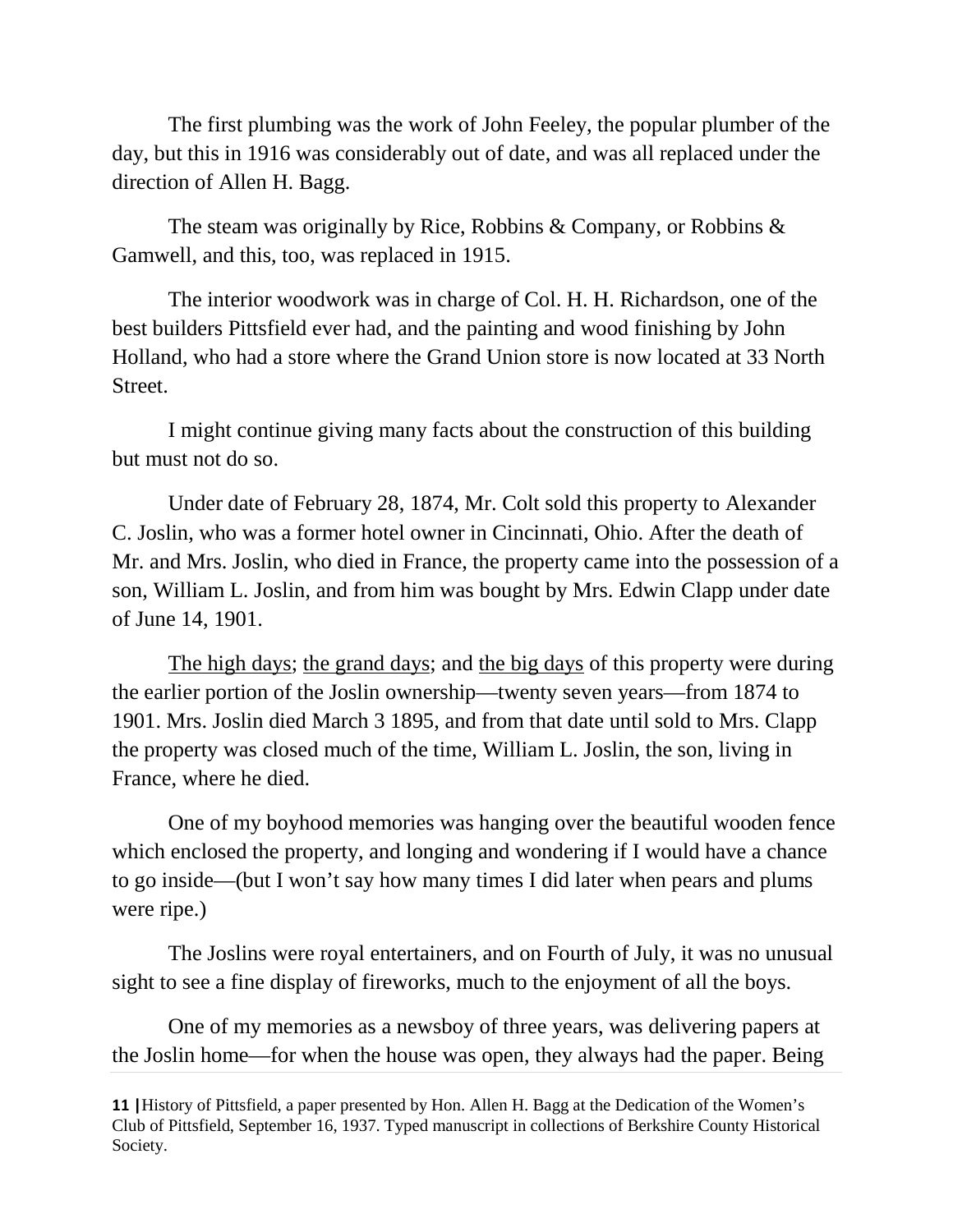only a young lad, I recall I was very much afraid of a big China dog that was on the front lawn—to say nothing of the real dogs running about—almost always of the poodle variety. The Joslins always had dogs.

Whether the stables were erected by Mr. Colt or Mr. Joslin, I do not know, but the barn stood almost on the sidewalk line, where my house now stands, and no family in Pittsfield turned out a better or more up-to-date rig—with coachman and footman, and silver-plated harnesses.

In 1901, the speaker had charge of moving the barns to their present location on land that was a part of the Calvin Martin estate adjoining the Joslin property on the west.

As you may already have already discovered, all of the windows—and a good many of the doors—of this house were fitted with electric burglar alarms. The control board was at the head of Mr. Joslin's bed. Although these are now gone, when I first had any connection with the property, some of them were still in working order.

During the ownership of Mr. Joslin, Sr., this alarm system was often out of order, and in those days the only electrician in town was Fred F. Robinson, who was the Western Union telegraph agent, with an office in the Berkshire Life Insurance Company building over the back stairs and beyond the news stand of John G. Holland. Working for Mr. Robinson was a large-framed, good-natured son of Ireland, who always went out to make repairs. On a particular morning, he was ordered to go down to Joslin's and fix his bell system. It so happened that morning, that Mr. Joslin had been bothered with tramps and beggars, and forgetting for the moment that he had called for someone to repair his burglar alarm, and seeing Jerry Bergen sauntering down the street in a sort of don't-care fashion, Mr. Joslin started down the walk to meet Jerry, exclaiming "Get out of here. We've had all the tramps and beggars we can stand. Get out of here or I will call the police, and I'll set the dog on you." Jerry straightened up and asked: "Is this Mr. Joslin?" and receiving a reply in the affirmative Jerry said: "Well, Mr. Joslin, Mr. Robinson has sent me down to fix your burglar alarm." The scene changed, and Mr. Joslin said: "Oh, yes, come right in this way. I'll show you where I think the trouble is." And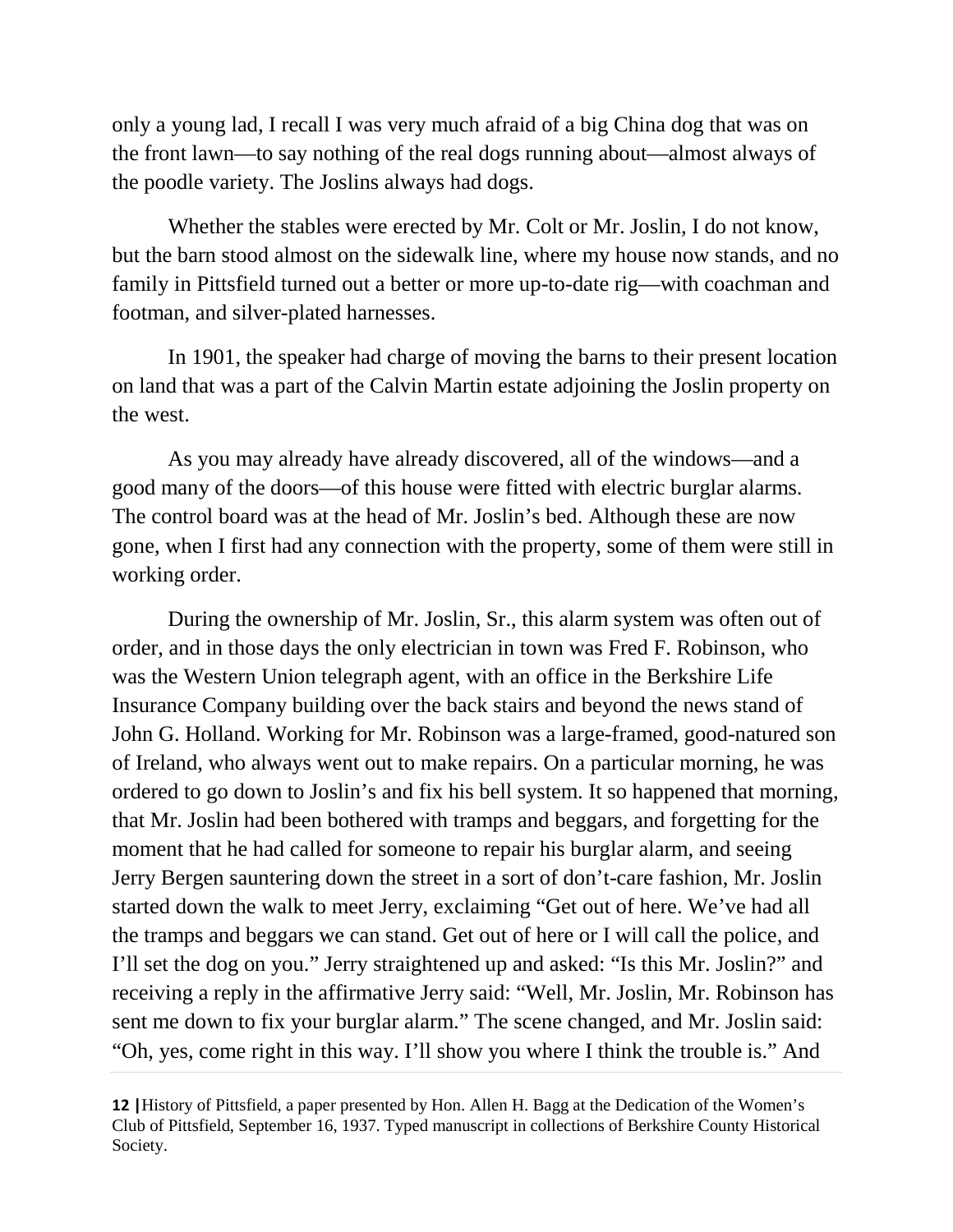the reply from Jerry, as told to me, was: "Mr. Joslin, take your burglar alarm and go to ---- (well, you know where) with it." I cannot tell whether the alarm ever worked after that or not, but I do know that 37 years ago I ripped most of it out.

My father was a farmer and worked for Edwin Clapp, and it was from Mr. Clapp that the Joslin's bought hay for the horses. It was Father's job to deliver the hay, and boy-fashion I was always around waiting for a ride. I remember on some of these trips—bare footed, and none too much cloth in the seat of my trousers being on hand, and having Mr. Joslin—who always seemed to me to be a stern, severe man, say to me: "What are you doing here? Why don't you get up into that loft and tread down the hay?"—which I promptly did, and received ten cents each time, which was quite a sum for a boy in those days. I have repeated this story to assure you that I have known of—and can recall—this property for a period back more than sixty years.

During Mr. Joslin's ownership, a beautiful circular conservatory was erected south of the house, with entrance from the back parlor. This was always filled with ferns, palms, and flowering plants, and was allowed to remain until changes made in the house in 1915 called for its removal.

I wish I had the time to tell you more about the property during Mr. Joslin's ownership, but lack of time forbids, but in passing let me add that in those days no street or section of Pittsfield had better houses; better times; or better represented the good old New England hospitality than Wendell Avenue with its fine homes and families on both sides of the way. In this list of neighbors already mentioned, I should include the Thaddeus Clapp and Hinsdale families on the south, and just over the fence on the west—and facing South Street—the Cooleys. The Browns, the Parkers, the Talcotts, and the Ezekiel R. Colt families; also, the Girl's School which stood on the present site of the Berkshire County Home for Aged Women, afterward used by Mrs. Viner as a boarding house. And then the Calvin Martin property, whose house was a most beautiful example of the architecture of that date, and which the writer had charge of removing to No. 14 Broad Street where the house lot adjoins the property of Mr. Simon England.

**<sup>13</sup> |**History of Pittsfield, a paper presented by Hon. Allen H. Bagg at the Dedication of the Women's Club of Pittsfield, September 16, 1937. Typed manuscript in collections of Berkshire County Historical Society.